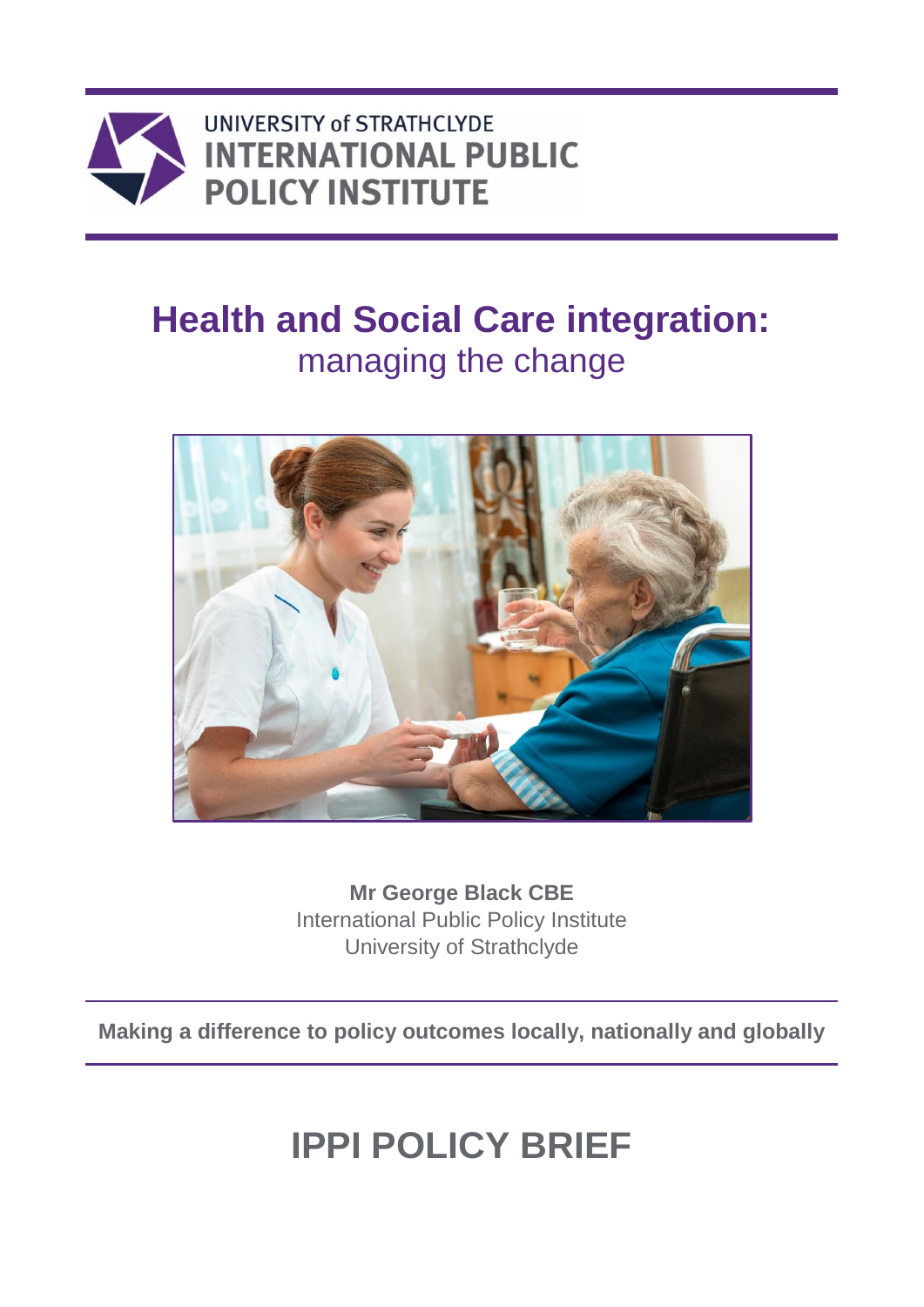The views expressed herein are those of the author and not necessarily those of the **International Public Policy Institute (IPPI)**, University of Strathclyde.

© University of Strathclyde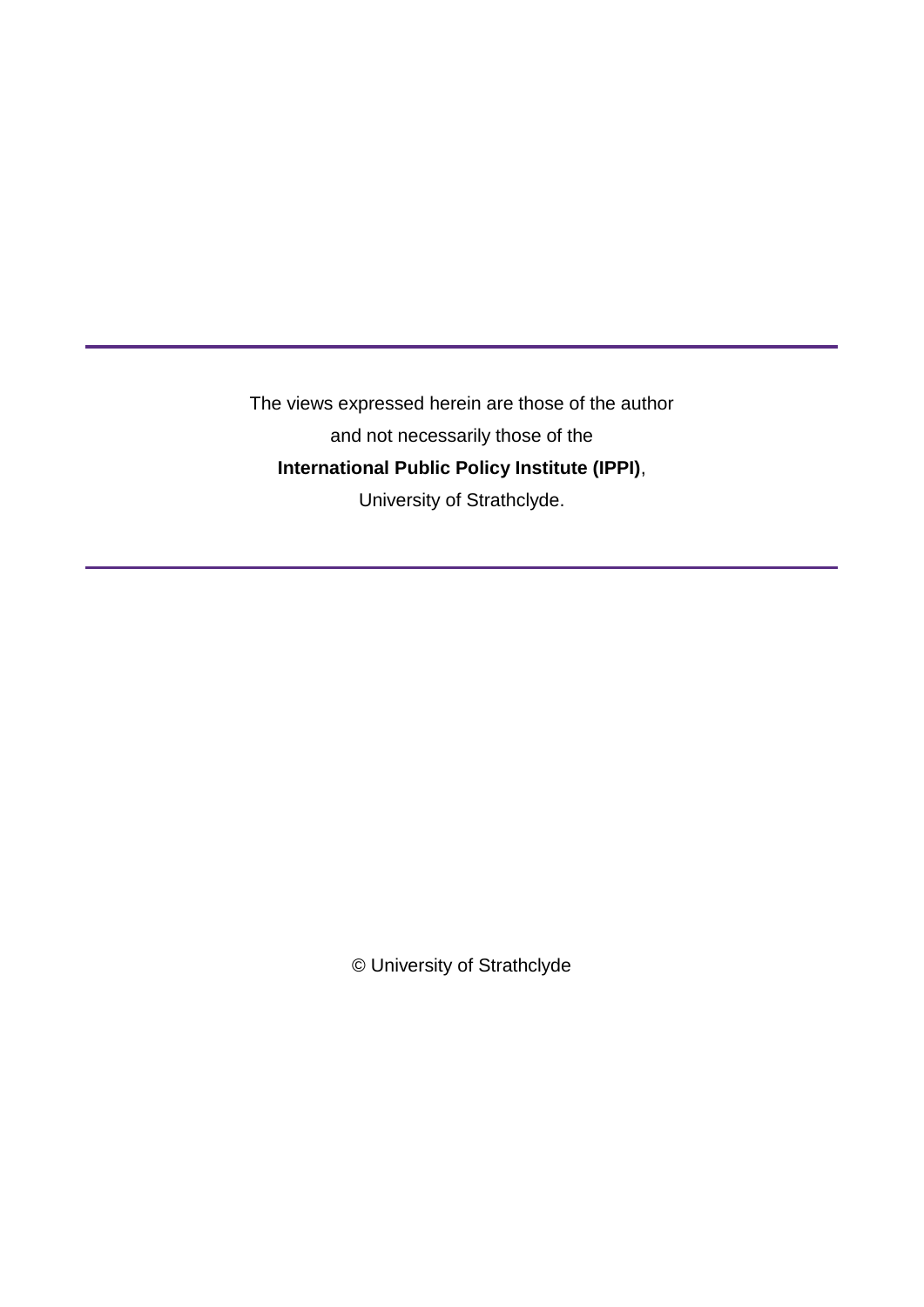### **Health and Social Care integration: managing the change**

George Black, International Public Policy Institute

#### **1. Introduction**

In April 2016, arguably the biggest structural change the public sector in Scotland has seen in recent years will come fully into effect. From that date, in most parts of the country, new Integration Joint Boards will become responsible for a wide range of health and social care services presently provided by Councils and Health Boards. These Integration Joint Boards will be independent legal entities with full autonomy and capacity to act on their own behalf.

The Public Bodies (Joint Working) (Scotland) Act 2014 sets out the legislative framework for integrating health and social care. It sets down the functions which must be delegated by Councils and Health Boards to Integration Joint Boards, primarily services related to adults and older people. However, Councils and Health Boards may also choose to include other services, for example services covering the health and social care of children, where there is local agreement to do so. As a result, the public sector landscape of the future is likely to be less uniform than it is at present.

Although other structural reforms such as the merger of Colleges, or the creation of a single police service and single fire and rescue service, have already taken place, these changes were very much sector specific. The integration of health and social care services stretches across both the local government and health sectors but only covers some of their functions. As a result, the change is much bigger in both scale and complexity.

The purpose of this paper is not to examine the operational challenges associated with all structural reforms, such as making appointments, arranging accommodation, organising support services and planning for the integration of ICT systems, albeit they themselves represent a considerable challenge. Instead, this paper seeks to identify the key challenges associated with the integration of health and social care which, to a large extent, will determine the success or otherwise of the reforms.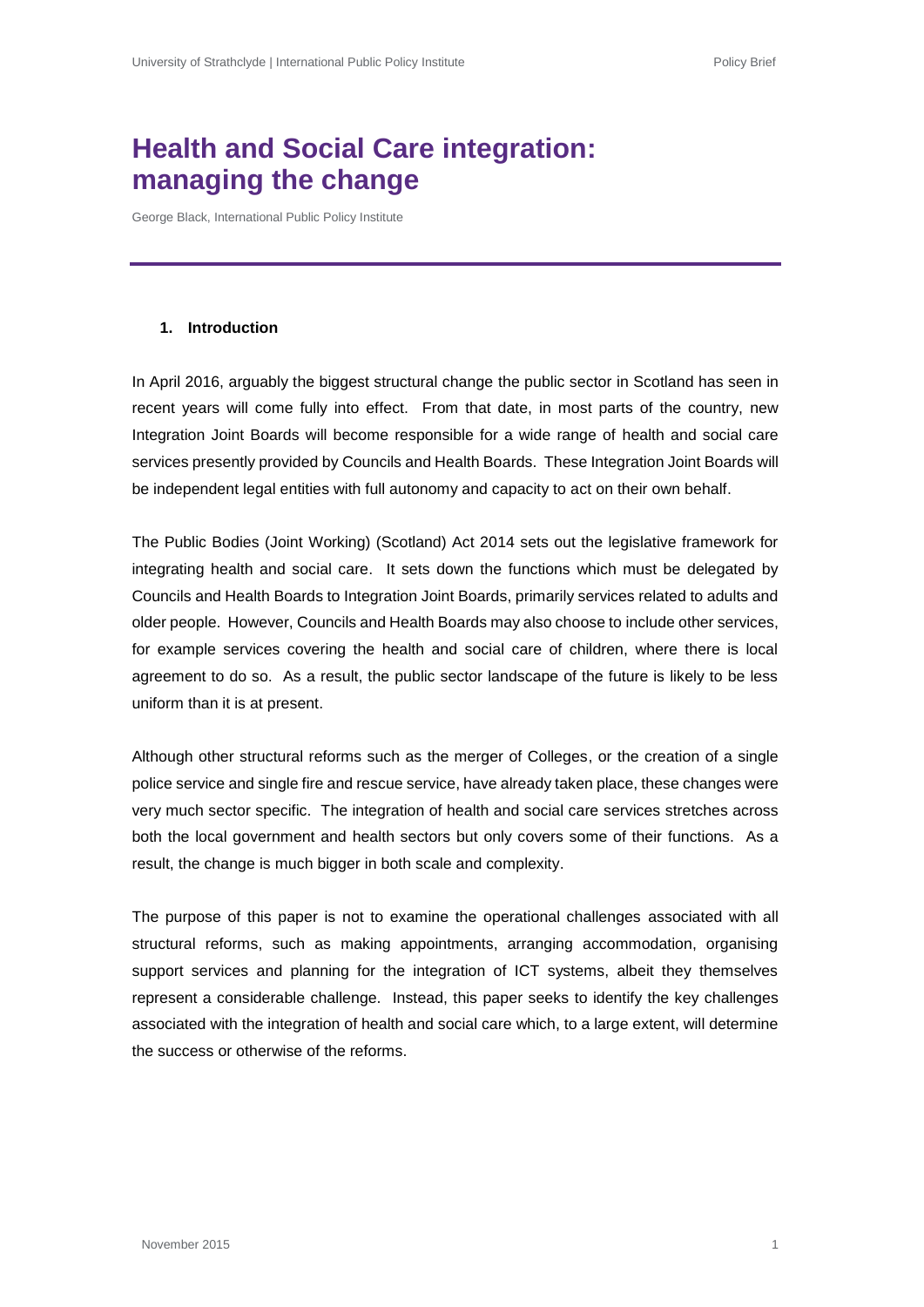#### **2. Benefits of Integration**

The main objective of the integration is to improve the wellbeing of the people who use health and social care services, particularly those whose needs are complex and involve support from both health and social care at the same time. The aim is to create a single system for the local joint commissioning of health and social care services, which is built around the needs of patients and service users, and which supports whole system redesign in favour of preventative and anticipatory care in communities.

The changes will also be expected to help manage the financial pressures which are anticipated over the next few years. A recent Fraser of Allander Economic Commentary / IPPI Occasional Paper "The Scottish NHS: meeting the financial challenge ahead"<sup>1</sup>considered a crisis of affordability in the next couple of decades as the population ages and demands on services intensify. The demand on local government services will be no less intense and, indeed, may even be more challenging as many of these services will be less protected from funding reductions than the health budget, which is seen as a priority by all the main political parties. So, the prize of integration is great – improved outcomes for services users, while at the same time meeting the pressures of increasing service demands, within a climate of reducing resources. But what are the key challenges which have to be overcome to achieve these goals?

#### **3. Political landscape**

The first key challenge lies in the timing of the changes, which legally come into effect just before the Scottish Parliament elections in May 2016. Their first full year of operation will end just before the local government elections in 2017 and, over this period, the UK Government's austerity plans will be being deeply felt. While the extent to which this will impact on Scottish public service provision will not be clear until early to mid - 2016, most, if not all, public sector bodies are planning for very tight funding settlements.

This will undoubtedly be a period of heightened political tension where local decisions about service delivery will come under intense public scrutiny. Discussion on sensitive issues will be played out at meetings of the Integration Joint Boards, Councils, Health Boards and the Scottish Parliament. The competence of these bodies, in managing this reform, will be firmly in the spotlight. As a result, this will be a particularly testing time for all those involved – politicians, board members, professionals and front-line staff alike.

**.** 

<sup>1</sup>http://strathprints.strath.ac.uk/50288/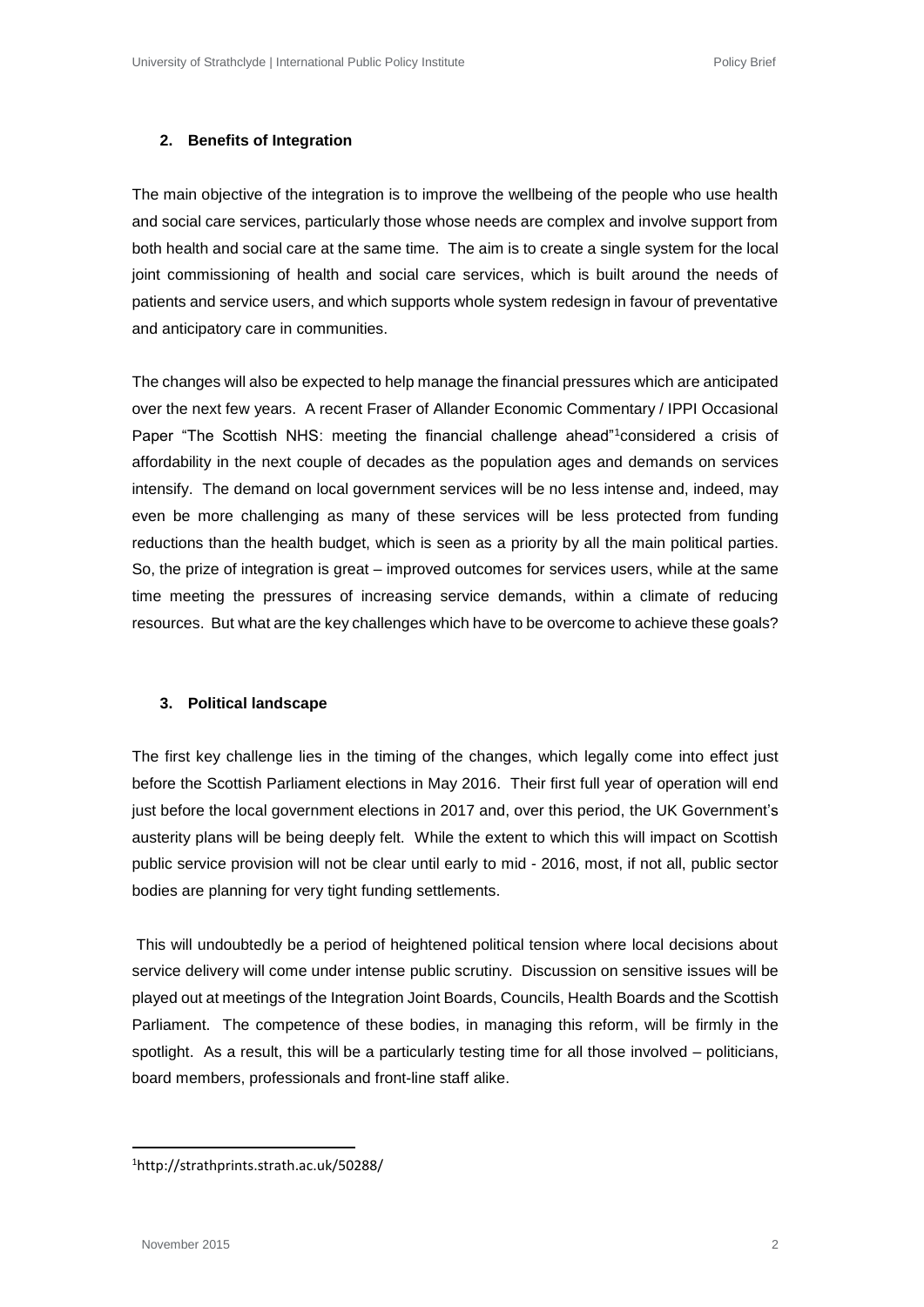**Recommendation 1: Given this political landscape, it will be vital that all those involved in the change to create integrated care build upon the wide political support that exists for the principle of integrated services and concentrate on being able to demonstrate improved** *outcomes* **for service users at the earliest possible date.**

#### **4. Governance**

The second key challenge concerns the governance of the new Integration Joint Boards. There are two ways in which health and social care functions may be integrated. The first option is for the Council and the Health Board to delegate responsibility for planning and resourcing service provision to an Integration Joint Board. (A "body corporate" arrangement). This arrangement is being adopted in all but one of the 32 local authority areas. The second option is for the Council or the Health Board to take lead responsibility for planning, resourcing and delivering integrated health and social care services. This is the option being adopted in the Highland area where, broadly speaking, the Council will be responsible for all children's services and the Health Board responsible for all adult services.

Under the "body corporate" arrangement a new separate legal entity, an Integration Joint Board, will be created, with full autonomy and capacity to act on its own behalf and, accordingly, will be able to make decisions about the exercise of its functions and responsibilities as it sees fit. It will be responsible for the strategic planning of the functions delegated to it and for ensuring the delivery of its functions through locally agreed operational arrangements.

The Integration Joint Board will be made up of voting and non-voting members. The voting membership will consist of an equal number of Councillors and Health Board members. Typically there will be 4 Councillors and 4 Health Board members, however, the actual numbers will vary across the country according to the size of the local population. In addition, there will be a number of non-voting advisory representatives, for example the Chief Officer and Chief Finance Officer of the Integration Joint Board, and the Chief Social Work Officer of the Council. Where a voting member is unable to attend a meeting, the Council or the Health Board may arrange for a substitute to attend. However, the substitute must be a member of the Council or the Health Board as the case may be.

Critical to the success of the integration arrangements will be the behaviour of the members of the Integration Joint Board, particularly the behaviour of the voting members nominated by the Council and the Health Board. It will be crucial that, at all times, these members act in the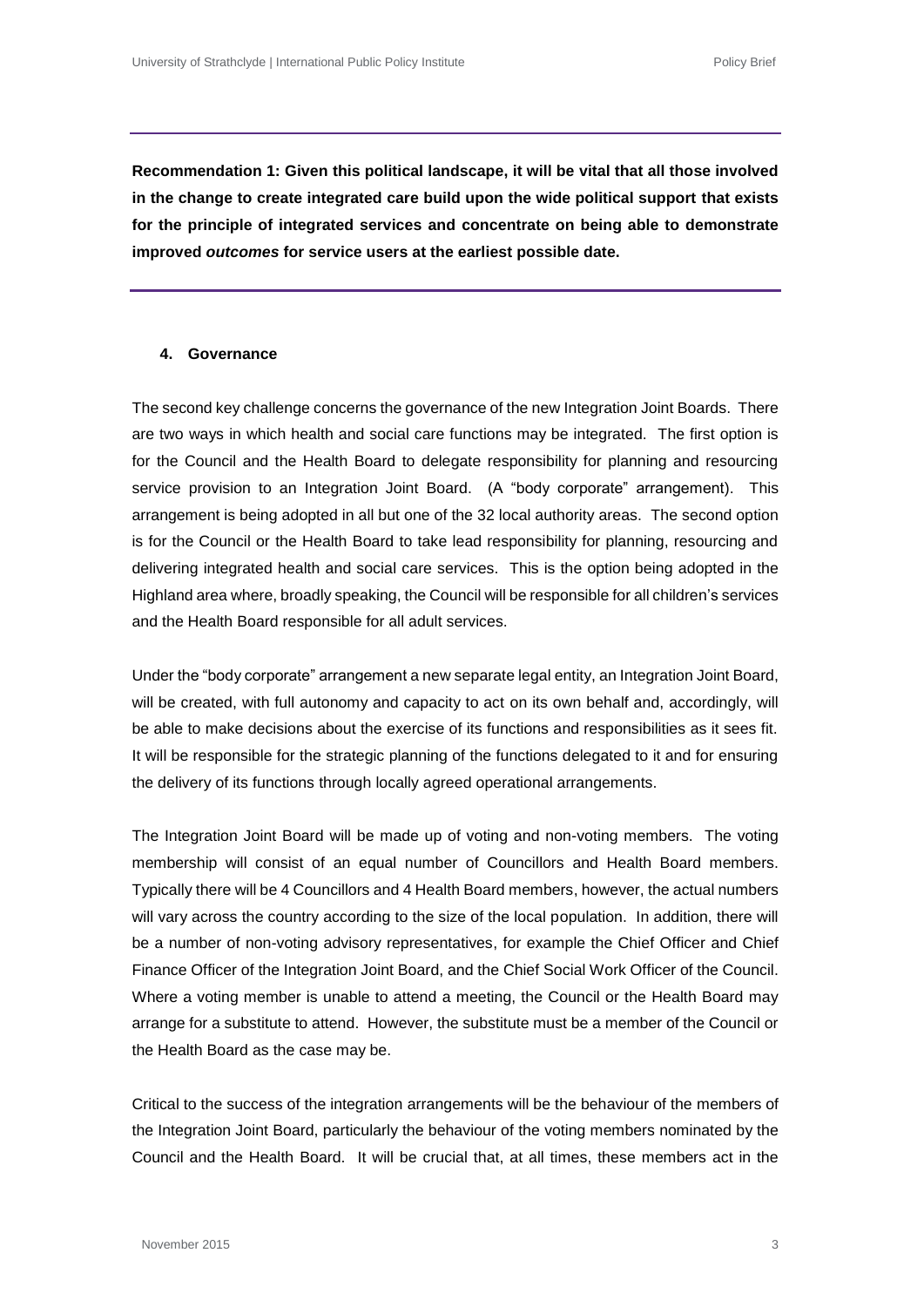interests of the partnership and not their host organisation. In other words, although the individuals will be nominated to the Integration Joint Board by either the Council or the Health Board, they are not there to *represent* these organisations. That is not to say they should not be mindful of the implications for the Council or the Health Board of their decisions, but rather their priority must be to act in the interests of the partnership. They will be there to be the champions of health and social care services in their area.

**Recommendation 2: This co-sponsored (Local Authority / NHS) governance challenge is not unique to Health and Social Care but will, nevertheless, have to be carefully managed. Development programmes will need to be organised for all Board members, including substitutes, covering both the lead-in to April 2016 and the early period beyond. There is an opportunity for a national or regional approach to enable best practice to be shared. It would also be of benefit to Board members if national or regional support networks were established to allow practical experience to be shared.**

#### **5. Management Model**

The third key challenge is the model of management of Health and Social Care staff. Under legislation, a Chief Officer must be appointed by the Integration Joint Board, albeit they will be employed by either the Council or the Health Board. The Chief Officer will have day to day operational responsibility for the monitoring of the delivery of services delegated to the Integration Joint Board by the Council and the Health Board.

At the same time, however, they will be jointly line managed by the Chief Executives of the Council and the Health Board, the same people who will have overall operational responsibility for the delivery of the majority of the services. The Chief Officer will lead the Partnership's Senior Management Team but will also be a member of the Senior Management Team of the Council and the Health Board. This is a complex arrangement with the clear potential for conflict. It will be important that it is recognised that the relationship between these three senior staff will be a delicate one, and one that will have to be carefully nurtured.

All other appointments, with the exception of the Chief Finance Officer, are discretionary. Crucially, however, all staff will remain employees of either the Council or the Health Board. This means that staff who will be working in joint teams will be on different terms and conditions of employment. In the case of issues such as annual leave, public holidays, flexible working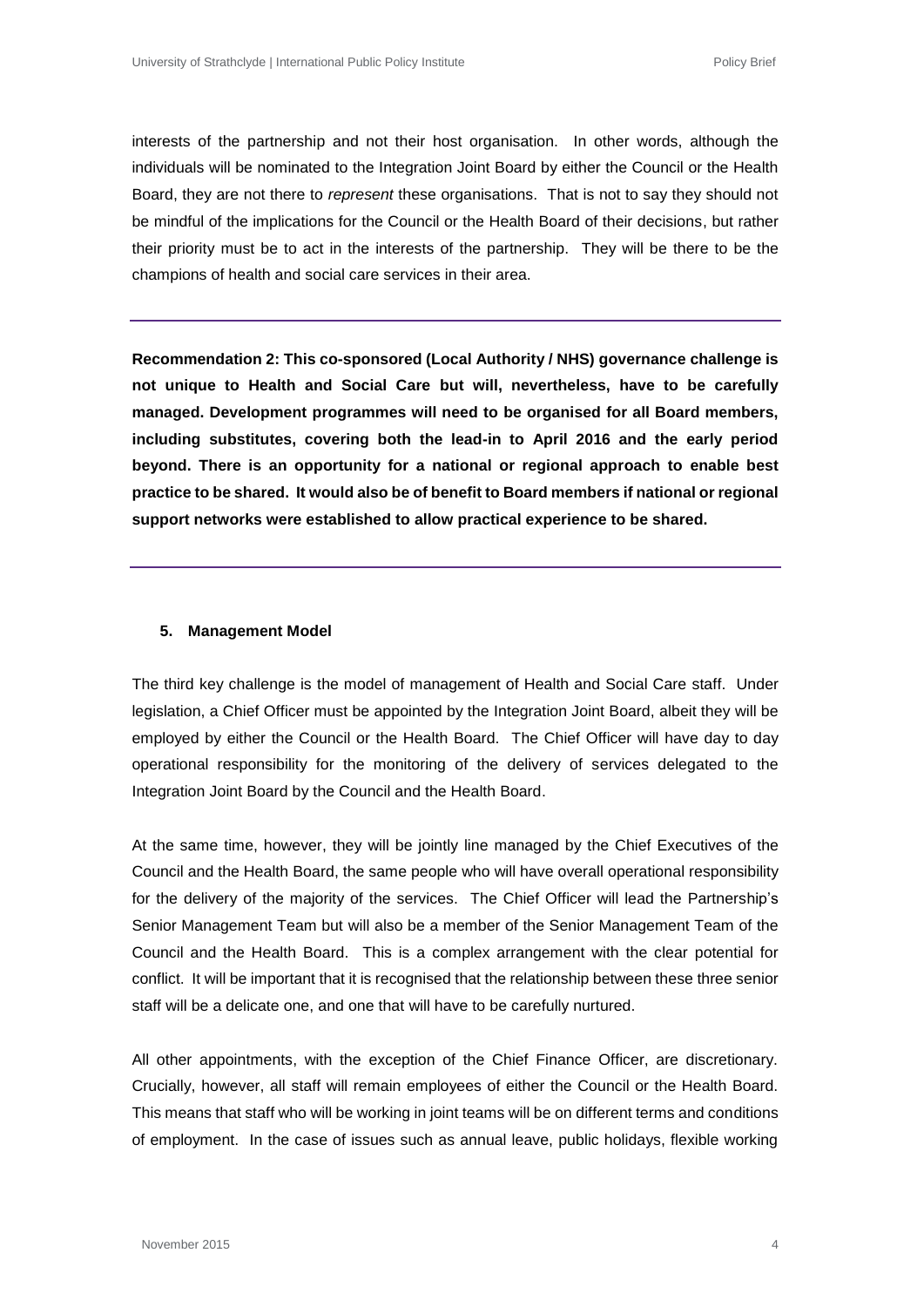hours and sickness pay, experience has shown that staff are not unduly concerned by such differences. Issues such as basic pay and overtime arrangements, however, can be more contentious unless they are at the margins.

The two issues which will be most contentious, particularly within the context of significant service redesign, are the policies of "No compulsory redundancy" and "Lifetime protection of earnings". With regard to the former, most Councils do not operate a formal policy of "no compulsory redundancy". Instead, they tend to use the issue as a negotiating position indicating that compulsory redundancies will only be used as a last resort. In Health, there is a clear policy of "no compulsory redundancies". As regards the latter, by and large, Councils operate a policy of "paying the going rate for the job" with little or no protection given to staff affected by service change. By contrast, In Health, there is a formal policy of "lifetime protection of earnings".

**Recommendation 3: In order to manage the differences in Local Authority and Health Board terms and conditions, and the inevitable displacement of staff arising from service redesign, there is a need for comparable Voluntary Redundancy Schemes to be developed for both Council and Health Service staff. In the absence of such comparable schemes, the differences in terms and conditions will very quickly become a serious barrier to change**.

While the benefits of integrated working should be clear to the Senior Management Team of the Integration Joint Board, it cannot be assumed that they will be as clear to all other staff, particularly those who have no experience of working in joint teams. For example, if staff continue to be employed by the Council / Health Board where will their loyalties lie? For the vast majority of staff, their future career prospects will remain with the Council/Health Board. Issues such as absence management, matters of discipline and grievance, will continue to be managed in accordance with the procedures of their employer (the Council or the Health Board). And these procedures are likely to vary between the two organisations. For integrated working to succeed, great care will have to be taken to ensure it is not a case of "he who pays the piper calls the tune".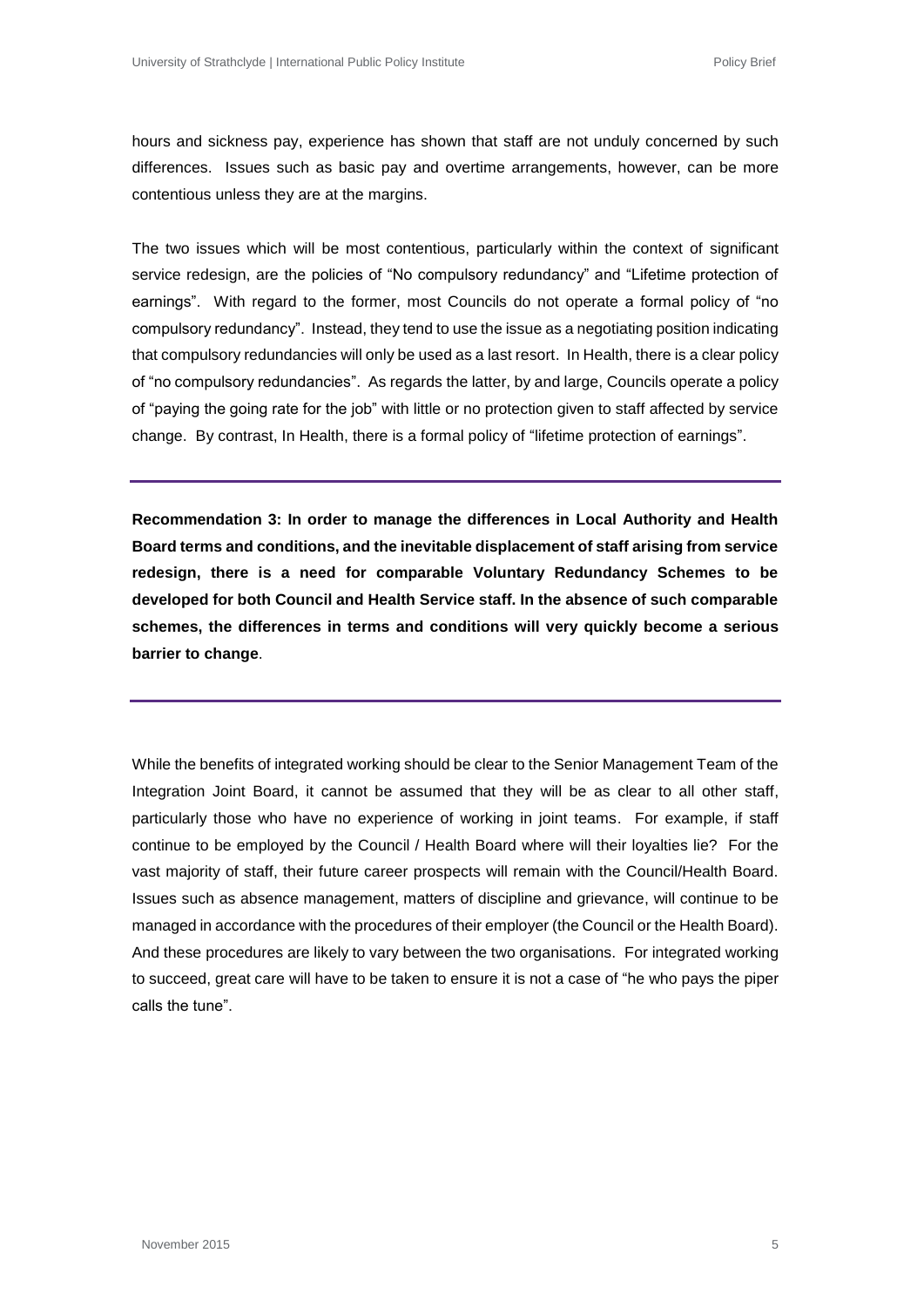**Recommendation 4: In order to address the challenges of integrating care services it will be necessary for Councils and Health Boards to take a lead in promoting a culture where staff put the wellbeing of service users first, over and above the individual employer's interests (Council or Health). Workforce Development Plans will need to encourage, and reward, such behaviour and career progression criteria will need to include the willingness, and ability, of staff to embrace this model of working. Personal Development Plans will also need to assist staff in making this cultural change.**

#### **6. Service Redesign**

The fourth key challenge will be the development and implementation of service redesign programmes. It is a requirement that Integration Joint Boards prepare Strategic Plans which set out the specific arrangements which will apply at locality level, for example plans to further shift the balance of care away from hospitals, and to introduce new models of care. These plans must also set out how those arrangements will contribute to the achievement of national health and wellbeing outcomes.

There are two broad drivers of change which will have to be carefully considered. The drive for improved outcomes through integration will be guided by issues such as the need to ensure that services are integrated from the point of view of service users, take account of the particular needs of different service users, and of the particular needs of service users in different parts of each local authority area. Ideally, this would be by far the most important driver of change. However, in the current financial environment, this will have to be balanced against the drive to meet financial efficiency and savings targets, and to meet increasing demands for services.

As far as possible, change that involves the integration of services should be driven by the desire for improved outcomes for service users, with any financial savings simply being a consequence of the change, and not the reason for the change. Conversely, where the change is finance driven then, ideally, it should not involve the integration of services. In practice, however, these lines are likely to become blurred.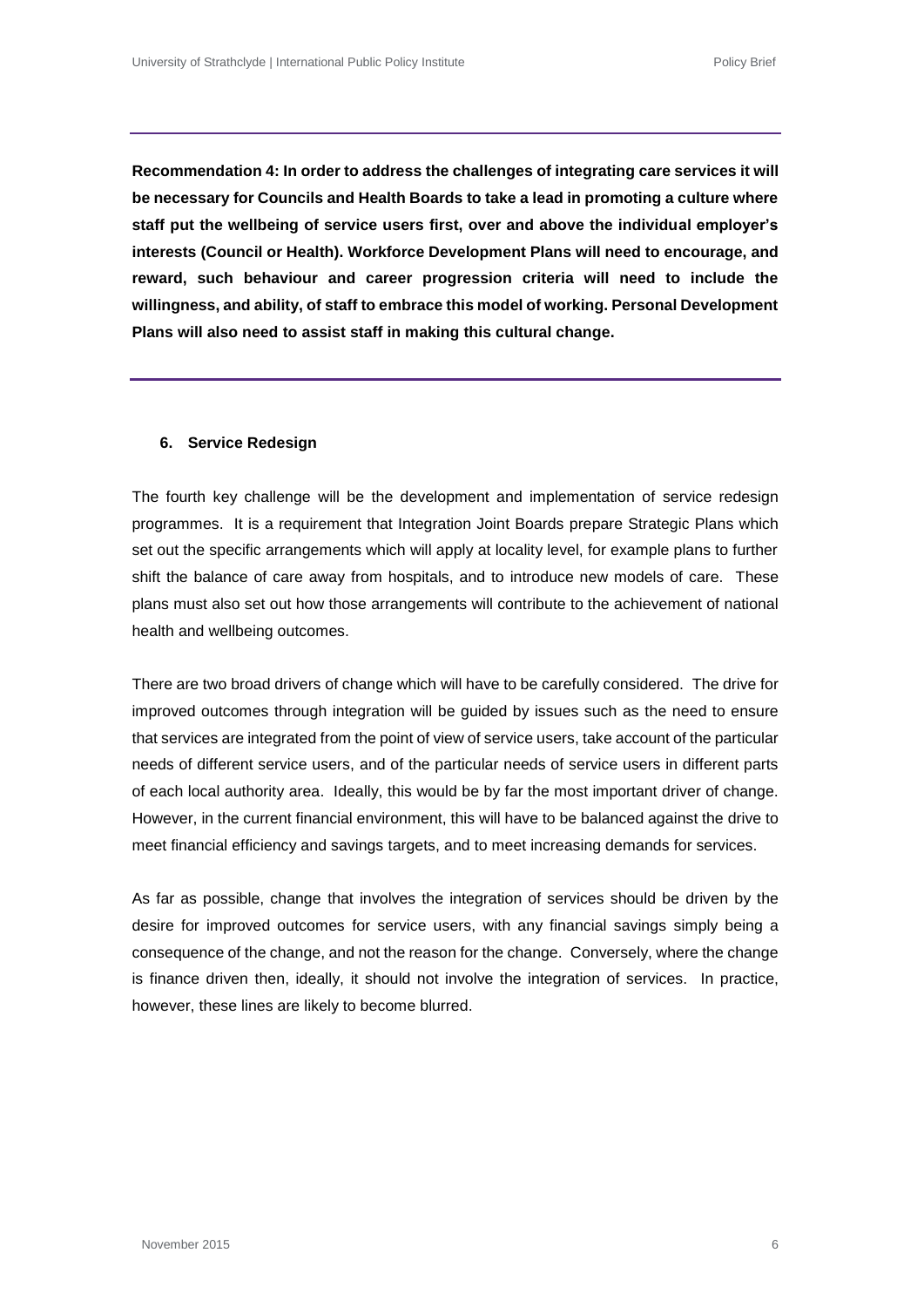**Recommendation 5: For the integration agenda to be seen genuinely as being about improved outcomes for service users, then these two drivers of change – service user outcomes and financial savings / sustainability – will have to be clearly separated from one another. It will also be crucial that a medium to long-term view is taken in the design of future models of care, in order to address the financial challenges that will arise as the population ages and demands for services intensify.**

These two broad drivers of change will put intense pressure on Integration Joint Boards, Councils and Health Boards. From a national viewpoint, the scale of change taking place is likely to be unprecedented, with different solutions for the same issue being developed in different parts of the country, or even within the same Health Board area, at the same time. Great care will have to be taken to ensure that change programmes are viewed by the public as being the result of "positive local choice" and not a "postcode lottery".

**Recommendation 6: In order to avoid the undue variation in services, consideration should be given to the use of a Centre of Excellence, to share knowledge, spread best practice and promote new models of care. This would also enable a national overview to be taken of the changes.**

#### **Financial Challenges**

The fifth key challenge and, perhaps, the biggest challenge facing the new Integration Joint Boards will be managing the services against a background of a severe reduction in resources, coupled with growing cost pressures. Although it is too early to establish the level of savings the new Boards will need to achieve over the next year or two, there is little doubt it will be significant. It is likely to be early in the new year before an accurate picture begins to emerge, as Councils finalise their budgets before setting Council Tax levels. Historically, Health Boards have not finalised their budgets until early summer.

On the face of it, although this challenge will be the same for Councils and Health Boards, these organisations are long established with tried and tested methods of living within their means. The narrative surrounding the services provided by Councils is consistently about choice and priorities, with there being a general acceptance that there are insufficient resources to continue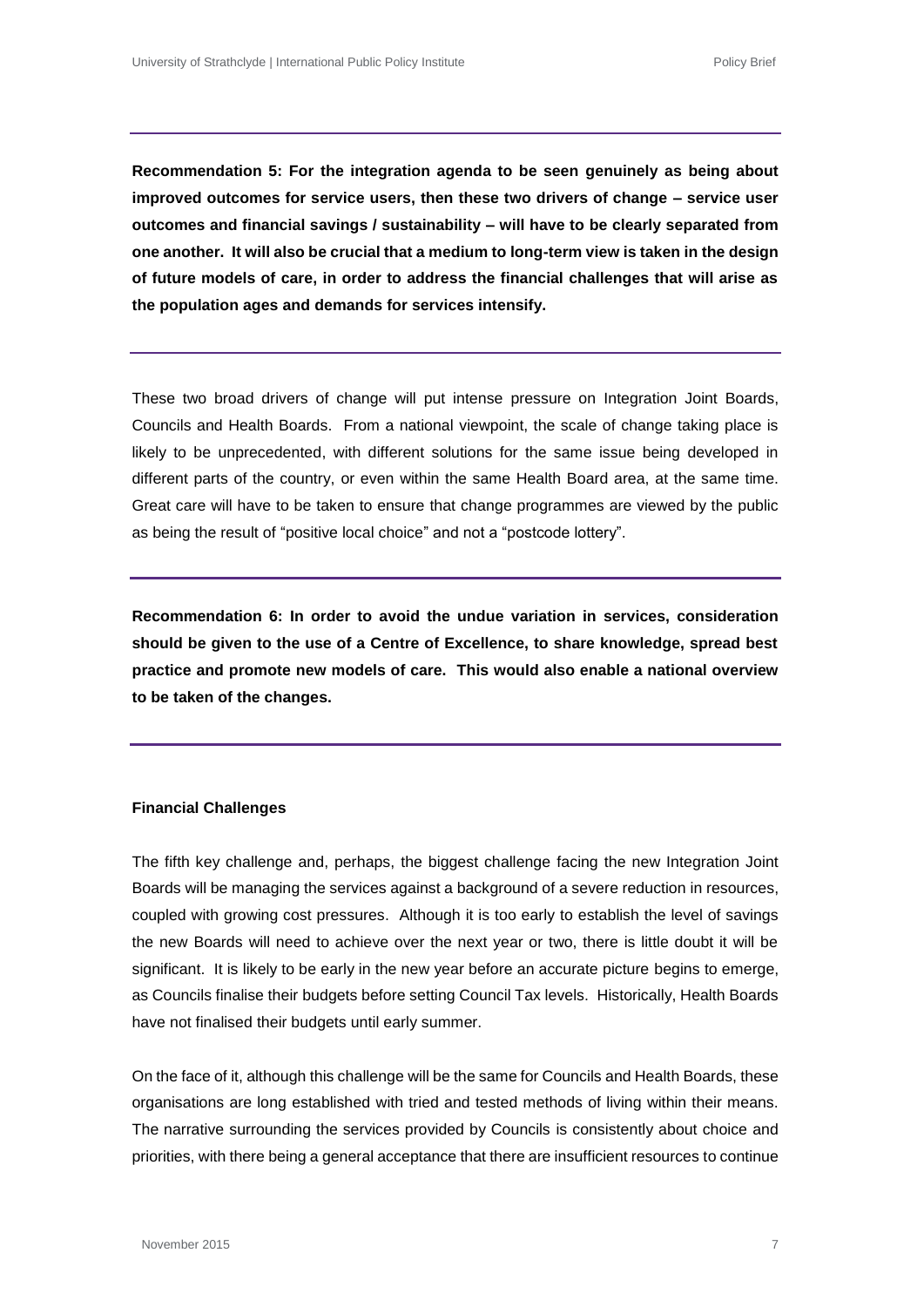to provide all services at their current level. The narrative in health is slightly different with the pressures of increasing service demands being partially masked by health spend being seen to be protected as a political priority and often addressed through in-year allocations of additional resources. The narrative for Health and Social Care, in its new environment, has still to be written.

As newly established bodies, the Integration Joint Boards will need to develop and implement their own Financial Assurance processes. The National Guidance, which has been issued by the Scottish Government, will be helpful in this regard. The importance of financial assurance has been recognised in legislation, with there being a requirement that Integration Joint Boards appoint a Chief Finance Officer, who will act as the Board's proper officer under Section 95 of the Local Government Act 1973. The Chief Finance Officer is one of only two officer appointments required by legislation, the other one being the Chief Officer.

An early challenge for the Integration Joint Board will be in seeking assurance that the resources it receives from the Council and the Health Board are sufficient to allow it to properly deliver the functions delegated to it. An exercise of due diligence will require to be carried out to make this assessment. Largely, this will be based on the current year's budget, together with previous years' actual expenditure and future years' forecasts.

It's no exaggeration to say that the success of the integration of Health and Social Care, at least in its infancy, will depend greatly on the robustness of this due diligence exercise, and the perceived fairness of the outcome of the budget negotiations for all parties.

Once the budget allocations have been agreed, the immediate challenge will then be the delivery of services to agreed performance standards, within approved budget limits. Although, as previously mentioned, Heath Boards often receive additional resources in-year to meet growing or new service demands. The new Integration Joint Boards will be expected to live within their means from day one, with the same degree of rigour being applied to budgetary control as is presently applied by Councils and Health Boards. Arrangements will exist for the management of budget overspends and underspends. In the case of the former, this is likely to be managed by the Integration Joint Board receiving an additional budget allocation which will require to be repaid in future year(s). However, this is a situation to be avoided as it will only serve to create a bigger financial challenge in later years, and will have unwelcome shortterm financial implications for the Council/Health Board. It is also likely to be seen as being a "failure of management" and will place a severe strain on relationships between partners at a time when they are still earning each other's trust. Conversely, any underspends will be retained by the Integration Joint Boards in the form of reserves.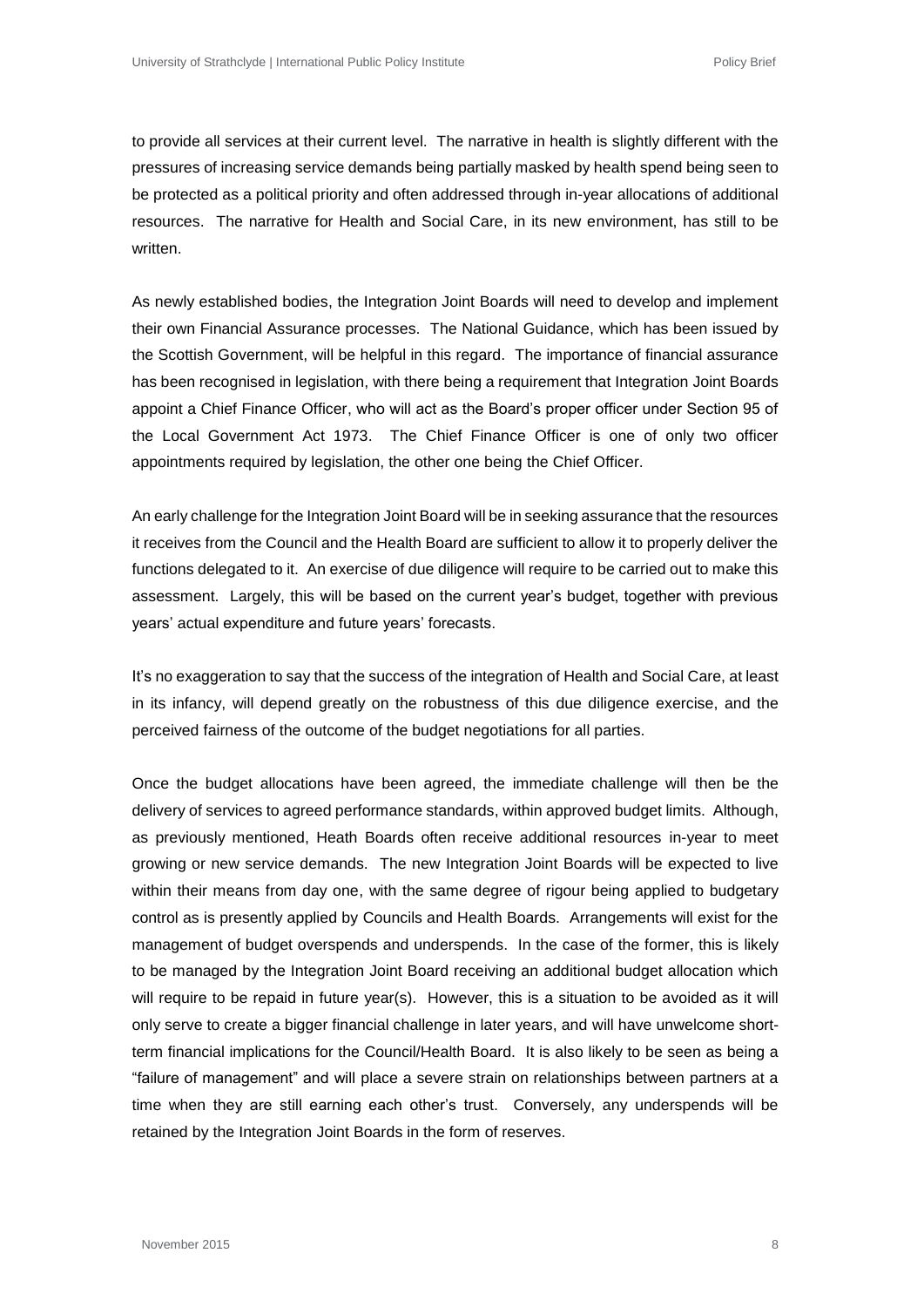**Recommendation 7: With so much at stake, the Integration Joint Boards should consider placing a caveat on their initial budget allocations. This could be achieved by identifying the impact of non-recurring funding and one-off savings, and the risks associated with delivering on efficiency and savings targets. This would effectively lay down an audit trail for any request for supplementary funding if these risks materialise and could not be managed, at least in the short term.**

#### **7. Additional Issues**

This paper has identified five key challenges associated with the integration of health and social care services– political, governance, management model(s), service redesign and financial – which, to a large extent, will determine the success or otherwise of the reforms. However, there are two further challenges which, although not so immediate, will nevertheless need to be addressed sooner rather than later.

First of all, attention will need to be given to the ongoing relationship between the Integration Joint Boards and other services within Councils and Health Boards. The integration of health and social care services will be judged a failure if it is only achieved at the expense of working relationships with other services. This is particularly the case with Education services, where increased political priority is now being given to closing the attainment gap between the highest and lowest performing pupils. It will also be important that staff in health and social care continue to fully participate in Community Planning and continue to develop close working relationships with Police and other protective services bodies, for example on Adult Protection issues.

Secondly, if the principle of integrated services is to become fully embedded in the minds of the public and staff, then further consideration will need to be given to the title "health and social care services". This name only serves to emphasise that there are two services that need to be integrated. What is required is for there to be a shared vision – and language – of future models of care and for these models to be given a new name. A name which describes the services at the end of this journey of change and not one that is a constant reminder of the journey itself.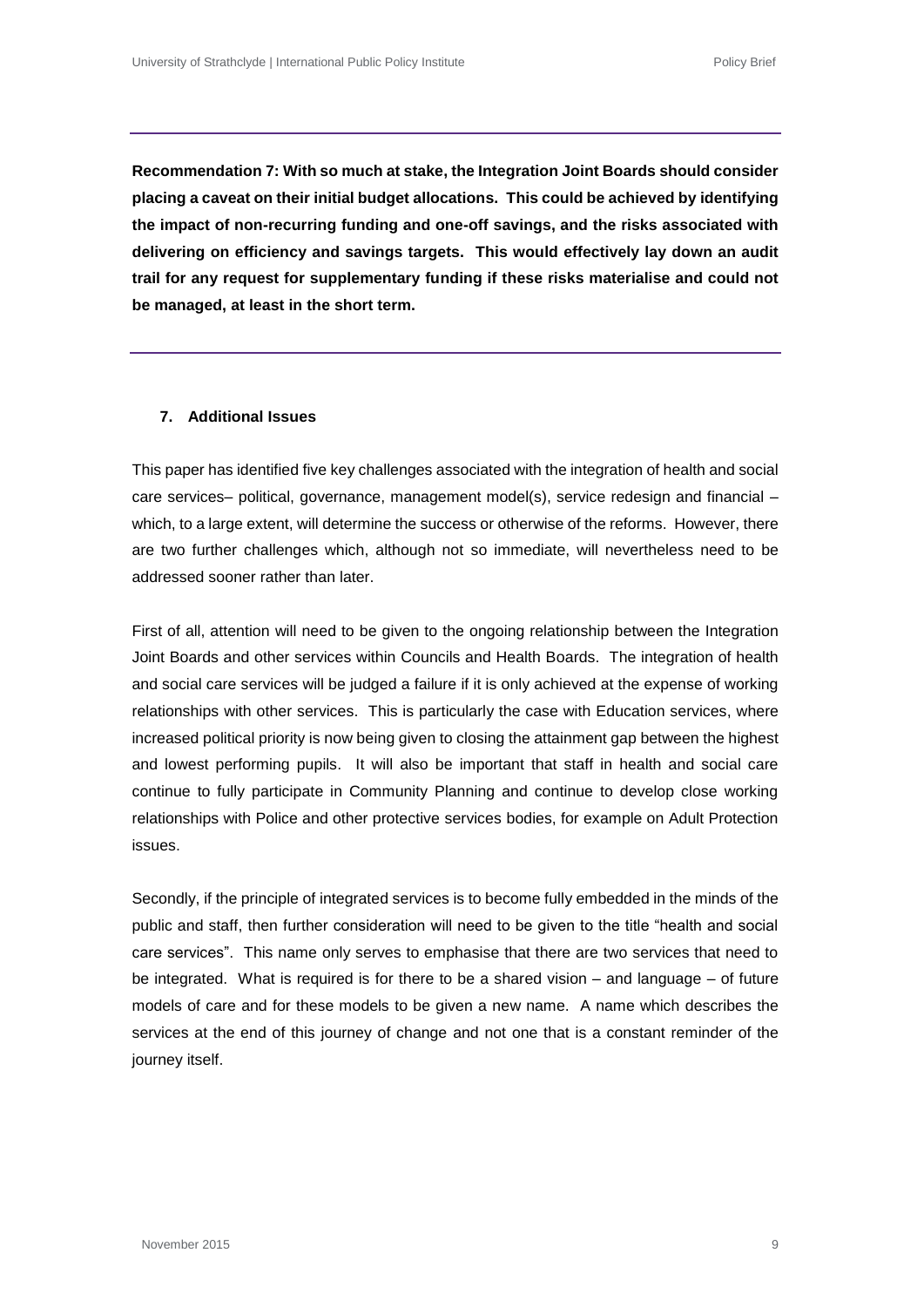#### **8. Conclusions**

The integration of health and social care services is arguably the biggest structural change the public sector in Scotland has seen since the establishment of the Scottish Parliament in 1999. As a result of the timing, and the scale and complexity of the changes, the competence of the Scottish Government, Councils, and Health Boards, together with the new Integrated Joint Boards, will be firmly in the public and media spotlight.

The purpose of this paper is not to examine the operational challenges that can be associated with all structural changes, but rather to identify and discuss the key challenges facing health and social care partnerships over the next eighteen months or so. These challenges relate to the political landscape, governance, staff management, service redesign and financial management and, to a large extent, how they are addressed and implemented will determine the success or otherwise of these vital reforms.

Two further challenges have been identified: ongoing relationships with other services and the description of future models of care. These challenges, while not so immediate, will still require to be addressed, sooner rather than later.

This paper makes a number of recommendations to help to anticipate and overcome these challenges. It will be crucial to the success of these reforms that these recommendations are acted upon as a matter of priority by Local Authorities, Health Boards and the Scottish Government as well as by the new Integration Joint Boards – working together to focus on developing new practice, diffusing this widely across Scotland and ensuring sufficient investment in this to ensure the success of this vital service reform.